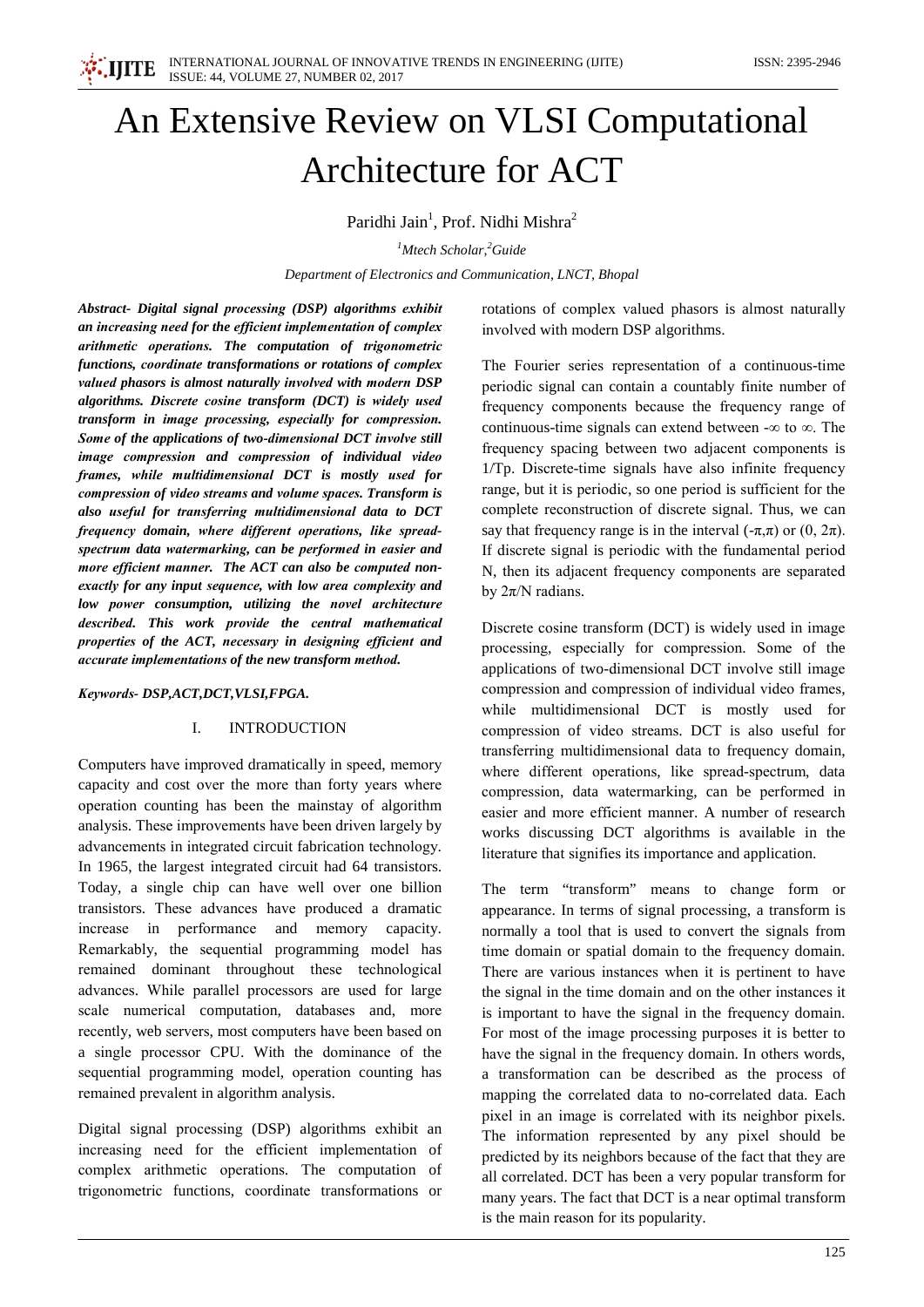INTERNATIONAL JOURNAL OF INNOVATIVE TRENDS IN ENGINEERING (IJITE) **IIITE** ISSUE: 44, VOLUME 27, NUMBER 02, 2017

#### $\mathbf{H}$ DCT CALCULATION METHODS

The Discrete Cosine Transform plays a central role in most video and image compression applications the complexity of implementing an  $N \times N$  2-D DCT or IDCT directly is too great for a practical VLSI circuit. To reduce the area of these transforms, a less complex algorithm must be used. Because of the growing importance of image and video compression, a great deal of research has been done in this area and a number of algorithms have been discovered.

# 1. Row-Column Decomposition

One of the properties of the 2-D DCT and IDCT is that they are separable transforms. This means that the 2-D DCT can be implemented using the 1-D DCT and the 2-D IDCT can be implemented using the 1-D IDCT. Because of separability, any algorithm which reduces the complexity of the 1-D DCT will also reduce the complexity of the 2-D DCT. In order to understand separability, it is necessary to first define the 1-D DCT and IDCT. A 1-D DCT is given by equation  $(1)$ .

$$
y(k) = \sqrt{\frac{2}{N}} \alpha(k) \sum_{n=0}^{N-1} x(n) \cos \left[\frac{(2n+1)k\pi}{2N}\right] \dots (1)
$$

and a 1D, IDCT is given by equation 2

$$
x(n) = \sqrt{\frac{2}{N}} \sum_{n=0}^{N-1} \alpha(k) x(n) \cos \left[ \frac{(2n+1)k\pi}{2N} \right] \dots (2)
$$

Where  $x$  is an *Nxl* vector of input pixels and v is an *Nxl* vector of 1-D DCT coefficients.

Separability is a way of calculating a 2-D transform using a 1-D transform. Specifically, separability means that the 2-D transforms can be performed by doing a 1-D transform on each row of the input matrix and then doing a 1-D transform on each column of the intermediate result. This technique is often called row/column decomposition.



Figure 2.2 Circuits to Compute One Point of a 4-Point DCT Using DA

# 2. Flowgraph Algorithms

Flowgraph decomposition is the same technique which was used to derive the Fast Fourier Transform from the Discrete Fourier Transform. The basic idea is to decompose an N-point transform into 2 transforms of length y. Since an N- point DCT requires N2 multiplications and additions, two y -point DCT's require  $2(y)$  or  $fy$  multiplications and additions. If this technique is applied recursively, the original N-point DCT can be reduced to y 2-point DCT's. The number of multiplications and additions required to compute the transform falls from N2 to roughly Nlog2N.

## 3. Distributed Arithmetic

Distributed arithmetic (DA) was proposed by Peled and Liu as a bit-serial technique for computing the cross product of two vectors without multipliers if one of the vectors is constant. While this technique was originally proposed for use with digital filters, Sun showed that it could be applied to a 1-D DCT or IDCT. To illustrate,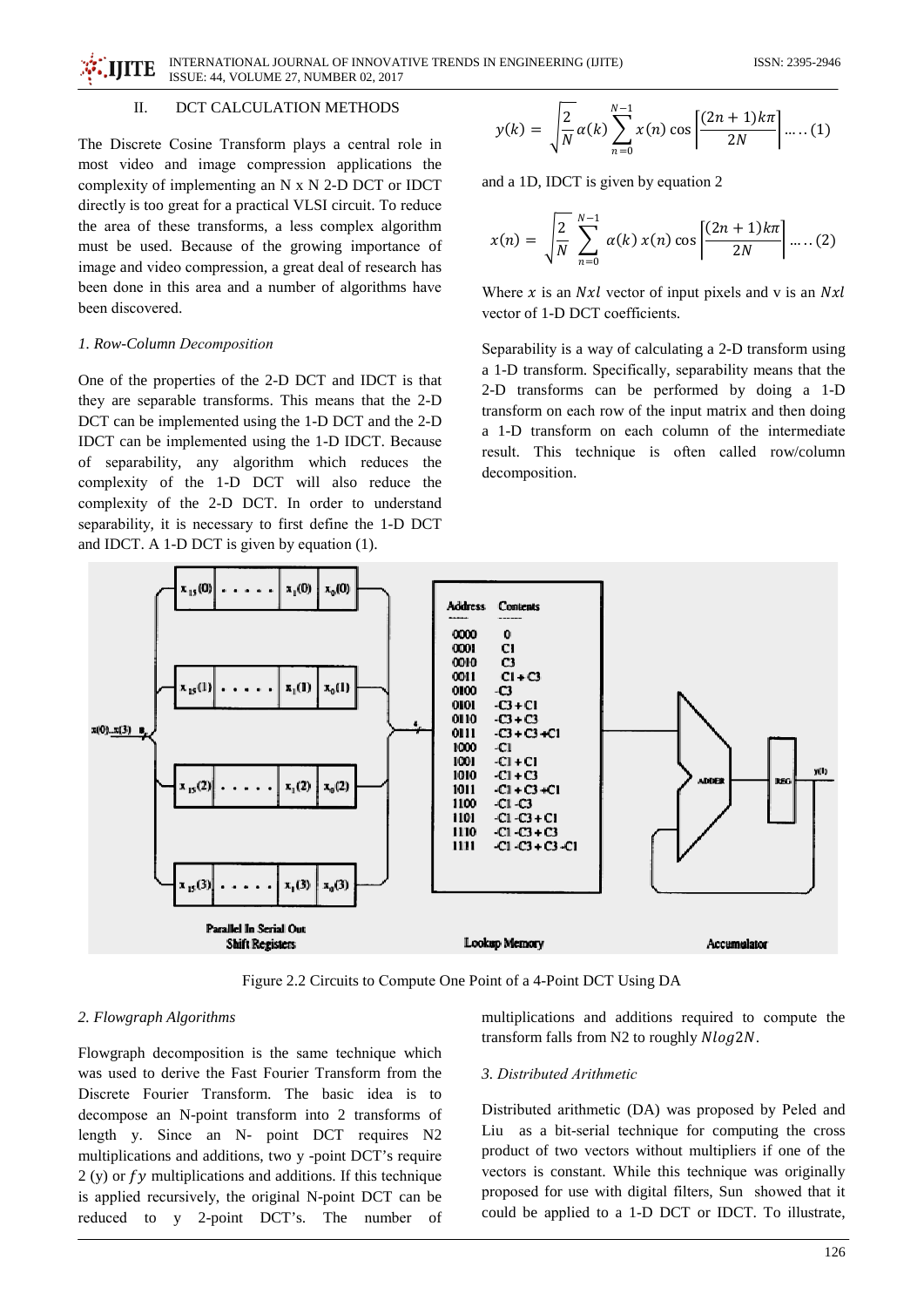consider the vector multiply used to obtain  $y(1)$ , one point of a 4-point DCT:

$$
y(1) = [C_1, C_3, -C_3, -C_1] \begin{bmatrix} x(0) \\ x(1) \\ x(2) \\ x(3) \end{bmatrix} \dots \dots \dots \dots (3)
$$

The column vector of inputs,  $x(0)$  through  $x(3)$ , can be rewritten as a matrix of bits in which the nth row is a vector of l's and 0's expressing  $x(n)$  as a two's complement.

Figure 2.2 shows a block diagram of a circuit which calculates y(1) using this technique. The circuit consists of four parallel-in serial-out (PISO) shift registers, a lookup table memory and an accumulator.

### $III$ PREVIOUS WORK

N. Rajapaksha, A. Madanayake, R. J. Cintra, J. Adikari and V. S. Dimitrov, [1] The discrete cosine transform (DCT) is a widely-used and important signal processing tool employed in a plethora of applications. Typical fast algorithms for nearly-exact computation of DCT require floating point arithmetic, are multiplier intensive, and accumulate round-off errors. Recently proposed fast algorithm arithmetic cosine transform (ACT) calculates the DCT exactly using only additions and integer constant multiplications, with very low area complexity, for null mean input sequences. The ACT can also be computed non-exactly for any input sequence, with low area complexity and low power consumption, utilizing the novel architecture described. However, as a trade-off, the ACT algorithm requires 10 non-uniformly sampled data points to calculate the eight-point DCT. This requirement can easily be satisfied for applications dealing with spatial signals such as image sensors and biomedical sensor arrays, by placing sensor elements in a non-uniform grid. In this work, hardware architecture for the computation of the null mean ACT is proposed, followed by a novel architecture that extend the ACT for non-null mean signals. All circuits are physically implemented and tested using the Xilinx XC6VLX240T FPGA device and synthesized for 45 nm TSMC standard-cell library for performance assessment.

T. S. Elias and P. B. Dhanusha, [2] The research work describes the design of one-dimensional discrete cosine transform (DCT) which is widely used in image and video compression systems. The objective of this research work is to design an area efficient fully parallel distributed arithmetic (DA) architecture for one-dimensional DCT to be implemented on field programmable gate array (FPGA). DCT requires large amount of mathematical computations including multiplications and accumulations. The multipliers consume increased power and area; hence multipliers are completely discarded in the proposed design. Distributed arithmetic is a method of modification at bit stream for sum of product or vector dot product to hide the multiplications. DA is very much suitable for FPGA designs as it reduces the size of a multiply and accumulate hardware. The speed is increased in the proposed design with the fully parallel approach. In this work, existing DA architecture for 1D-DCT and the proposed area efficient fully parallel DA architecture for 1D-DCT are realized. The simulation is performed using Modelsim6.2b and synthesized with Xilinx IS E Simulator. The 1D-DCT can be extended to 2D-DCT by using row column decomposition technique.

M. W. Lee, J. H. Yoon and J. Park, [3] This research work presents a low-power coordinate rotation digital computer (CORDIC)-based reconfigurable discrete cosine transform (DCT) architecture. The main idea of this research work is based on the interesting fact that all the computations in DCT are not equally important in generating the frequency domain outputs. Considering the importance difference in the DCT coefficients, the number of CORDIC iterations can be dynamically changed to efficiently tradeoff image quality for power consumption. Thus, the computational energy can be significantly reduced without seriously compromising the image quality. The proposed CORDIC-based 2-D DCT architecture is implemented using  $0.13 \mu m$  CMOS process, and the experimental results show that our reconfigurable DCT achieves power savings ranging from 22.9% to 52.2% over the CORDIC-based Loeffler DCT at the cost of minor image quality degradations.

M. Jridi, P. K. Meher and A. Alfalou, [4] One promising solution to reduce the computational complexity of discrete cosine transform (DCT) is to identify the redundant computations and to get rid of them. In this study, the authors present a new method to predict zeroquantised DCT coefficients for efficient implementation of intra-frame video encoding by identifying such redundant computations. Traditional methods use the Gaussian statistical model of residual pixels to predict allzero or partial-zero blocks. The proposed method is based on two key ideas. At first, the bounds of DCT coefficients are derived from the intermediate signals of the Loeffler DCT algorithm instead of calculating the sum of absolute difference (SAD) of residual pixels. The sufficiency conditions are then suitably chosen to predict the zeroquantised coefficients to reduce the arithmetic complexity without degrading the video quality. Simulation results are found to validate the analytical model and show that the proposed prediction eliminates more redundant computations than the existing methods. Moreover, the authors have derived a pipelined VLSI architecture of the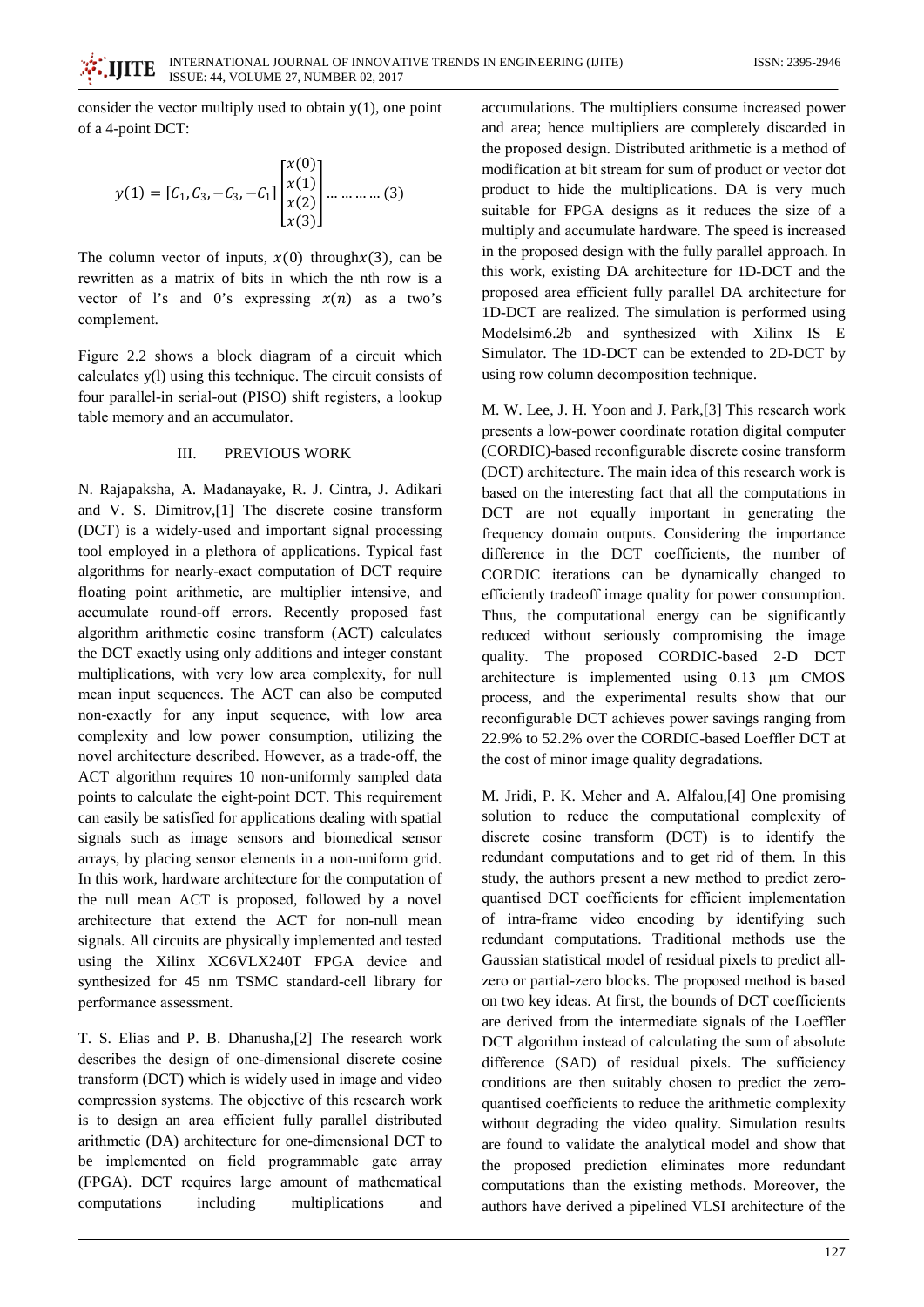proposed prediction scheme which offers a saving of more than 63 and 91% of multiplications of the second stage of one-dimensional DCT for high and low bit-rate intravideo encoding, respectively.

H. Huang and L. Xiao, [5] This letter proposes a novel coordinate rotation digital computer (CORDIC)-based fast radix-2 algorithm for computation of discrete cosine transformation (DCT). The proposed algorithm has some distinguish advantages, such as Cooley-Tukey fast Fourier transformation (FFT)-like regular data flow, uniform postscaling factor, in-place computation and arithmeticsequence rotation angles. Compared to existing DCT algorithms, this proposed algorithm has lower computational complexity. Furthermore, the proposed algorithm is highly scalable, modular, regular, and suitable for pipelined VLSI implementation. In addition, this letter also provides an easy way to implement the reconfigurable or unified architecture for DCTs and inverse DCTs.

V. K. Sharma, K. K. Mahapatra and U. C. Pati, [6] Discrete cosine transform (DCT) is widely used in image and video compression standards. This research work presents distributed arithmetic (DA) based VLSI architecture of DCT for low hardware circuit cost as well as low power consumption. Low hardware cost is achieved by exploiting redundant computational units in recent literature. A technique to reduce error introduced by sign extension is also presented. The proposed 1-D DCT architecture is implemented in both the Xilinx FPGA and Synopsys DC using TSMC CLN65GPLUS 65nm technology library. For power and hardware cost comparisons, recent DA based DCT architecture is also implemented. The comparison results indicate the considerable power as well as hardware savings in presented architecture. 2-D DCT is implemented using row column decomposition by the proposed 1-D DCT architecture.

## $\mathbf{I} \mathbf{V}$ PROBLEM STATEMENT

The ACT algorithm is suitable for calculating the eightpoint DCT coefficients exactly using only adders and integer constant multiplications, also with low computational complexity. Hardware implementations are especially interesting for the realization of highly parallel algorithms that can achieve much higher throughput than software solutions. In addition, special purpose DCT hardware discharges the computational load from the processor and therefore improves the performance of complete multimedia system. The throughput is directly influencing the quality of experience of multimedia content. Another important factor that influences the quality of is the finite register length effect on the accuracy of the forward-inverse transformation process.

The Discrete Cosine Transform is one of the most widely transform techniques in digital signal processing. Hence the motivation for the design of the high performance with reduced complexity Discrete Cosine transform architecture is clear.

## $\mathbf{V}$ **CONCLUSION**

In the work present and study various DCT and IDCT algorithms and their performance and hardware implementation. The Discrete Cosine Transform is one of the most widely transform techniques in digital signal processing. This is also most computationally intensive transforms which require many multiplications and additions. Real time data processing necessitates the use of special purpose hardware which involves hardware efficiency as well as high throughput. Many DCT algorithms reviewed in order to achieve high speed DCT. Those architectures which involves multipliers for example Chen's algorithm has less regular architecture due to complex routing and requires large silicon area. Popular application examples are algorithms used in digital communication technology and in adaptive signal processing. There are several issues are observed regarding the implementation of DCT. The main issue of its kind is timing issues. The area and issues are not optimized for any of the three designs.

# **REFERENCES**

- [1] N. Rajapaksha, A. Madanayake, R. J. Cintra, J. Adikari and V. S. Dimitrov, "VLSI Computational Architectures for the Arithmetic Cosine Transform," in IEEE Transactions on Computers, vol. 64, no. 9, pp. 2708-2715, Sept. 1 2015.
- [2] T. S. Elias and P. B. Dhanusha, "Area efficient fully parallel distributed arithmetic architecture for onedimensional discrete cosine transform," 2014 International Conference on Control, Instrumentation, Communication and Computational Technologies (ICCICCT), Kanyakumari, 2014, pp. 294-299.
- [3] M. W. Lee, J. H. Yoon and J. Park, "Reconfigurable CORDIC-Based Low-Power DCT Architecture Based on Data Priority," in IEEE Transactions on Very Large Scale Integration (VLSI) Systems, vol. 22, no. 5, pp. 1060-1068, May 2014.
- [4] M. Jridi, P. K. Meher and A. Alfalou, "Zero-quantised discrete cosine transform coefficients prediction technique for intra-frame video encoding," in IET Image Processing, vol. 7, no. 2, pp. 165-173, March 2013.
- [5] H. Huang and L. Xiao, "CORDIC Based Fast Radix-2 DCT Algorithm," in IEEE Signal Processing Letters, vol. 20, no. 5, pp. 483-486, May 2013.
- [6] V. K. Sharma, K. K. Mahapatra and U. C. Pati, "An Efficient Distributed Arithmetic Based VLSI Architecture for DCT," 2011 International Conference on Devices and Communications (ICDeCom), Mesra, 2011, pp. 1-5.